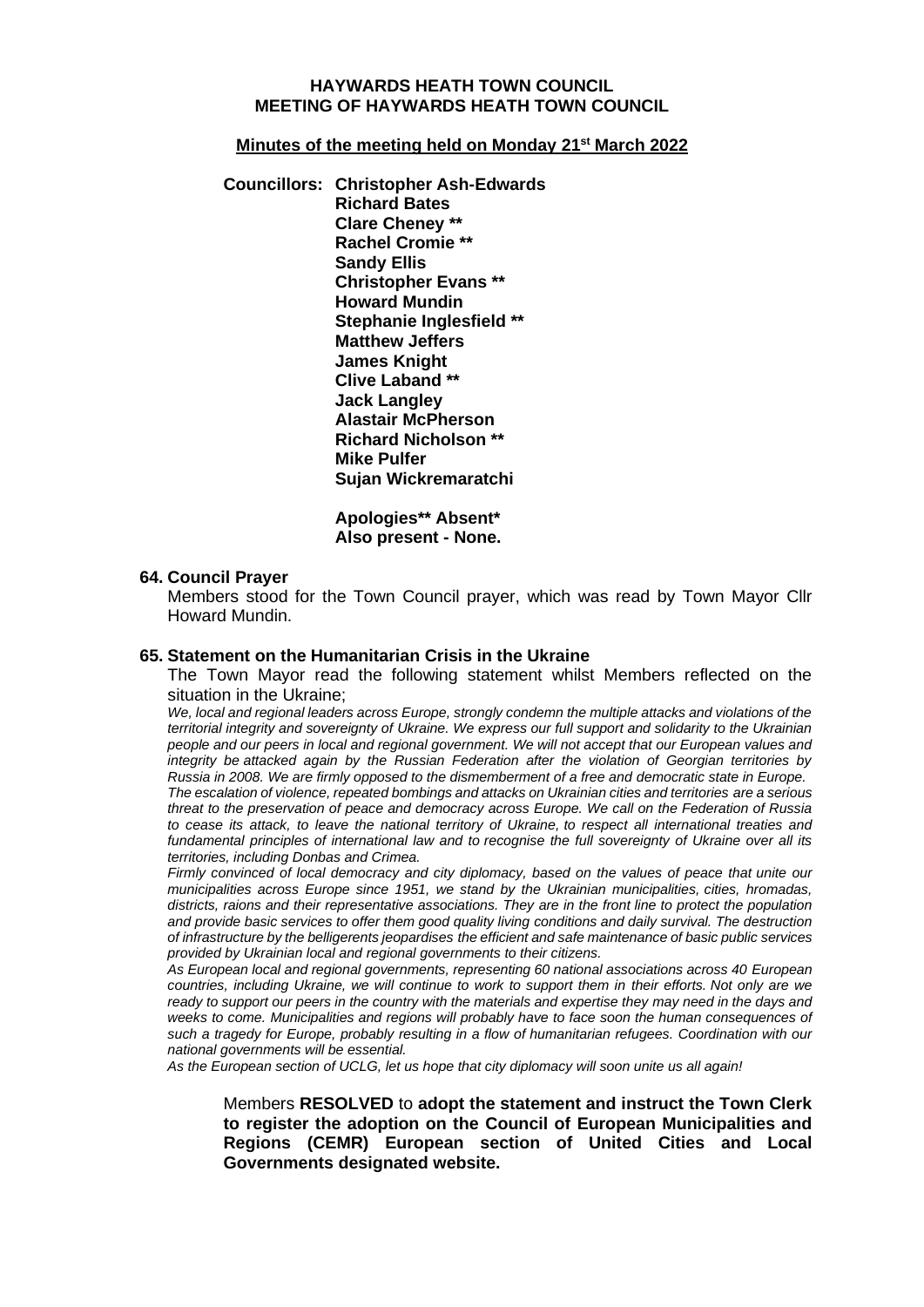# **66. Apologies**

Cllr Clare Cheney - Holiday Cllr Rachel Cromie - Ill Health Cllr Christopher Evans - Personal Matter Cllr Stephanie Inglesfield - Work Commitment Cllr Clive Laband - Ill Health Cllr Richard Nicholson - Ill Health

# **67. Minutes**

The Minutes of the Council meeting held on 31<sup>st</sup> January 2022, without comment, were taken as read, confirmed as true record and were duly signed by the Town Mayor.

## **68. Declarations of Interest**

Cllr Alastair McPherson – under item 9 (c) resolution 38 as a Director of the Mid Sussex Creative Mid Sussex CIC.

## **69. Public Forum**

None

### **70. To Dispose of any Business Outstanding from the Last Meeting.** None.

## **71. Mayor's Engagements and Announcements.**

The Town Mayor, addressed the Full Council making note of the following; All Councillors were urged to join the Mayor at his Mayor's Charity Fund Raising Event to be held at Bluebell Vineyard Estate on  $12<sup>th</sup>$  May 2022, which would be in aid of the development of a sensory and therapy garden for stroke rehabilitation. Furthermore, it was noted that the facility was much needed with the age group being affected by strokes becoming wider with more younger people experiencing such life changing conditions.

It was noted that the Laser and Firework show funded by the 'Welcome Back Fund' had been a great success with Victoria Park being very busy. At this point Cllrs McPherson and Wickremaratchi were thanked for their assistance on the evening with marshalling. Members were reminded that the Spring Festival was to be held on the 24<sup>th</sup> April 2022 and again all were asked to come along help out on the day.

The opening/launch event of the 1<sup>st</sup> Floor Art Gallery at the Town Hall was noted along with the announcement that the Mayor would be planting a Walnut Tree on Muster Green as part of the Queen's Green Canopy, which forms part of the celebration for Her Majesty's Platinum Jubilee this June.

## **72. To receive and consider adoption of the Notes or Resolutions of the following Committees**:

- (i) Planning Committee **MINS 108 – 123** The reception and adoption of the resolutions of the Planning Committees dated 14 th February 2022 **108 - 115** and 7 th March 202 **116 - 123** were moved, seconded and agreed by Council.
- (ii) Environment and General Purposes Committee **MINS 30 – 40** The reception and adoption of the resolutions of the Environment and General Purposes Committee dated 21<sup>st</sup> February 2022 30 - 40 were moved, seconded and agreed by Council.

At this point a matter of order was raised, concerning the resolutions being moved. The Town Clerk made reference to the Committees having delegated authority under Standing Orders and the reception of the resolutions were for noting. It was felt by the Town Clerk that the wording in the report was probably in need of review. The Town Clerk also stated the accuracy of the minutes were for the Committee to agree on how